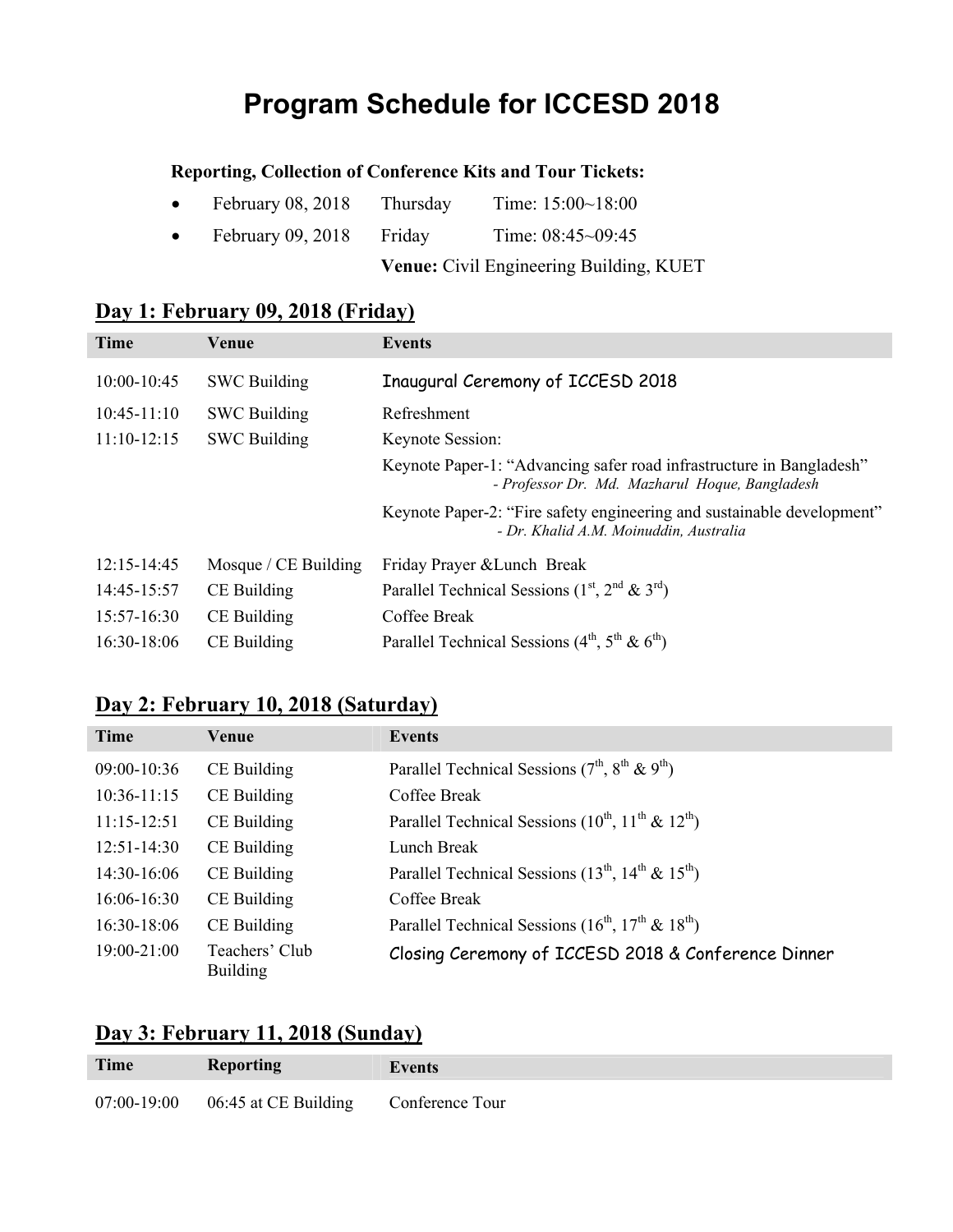## **Technical Session Venue**

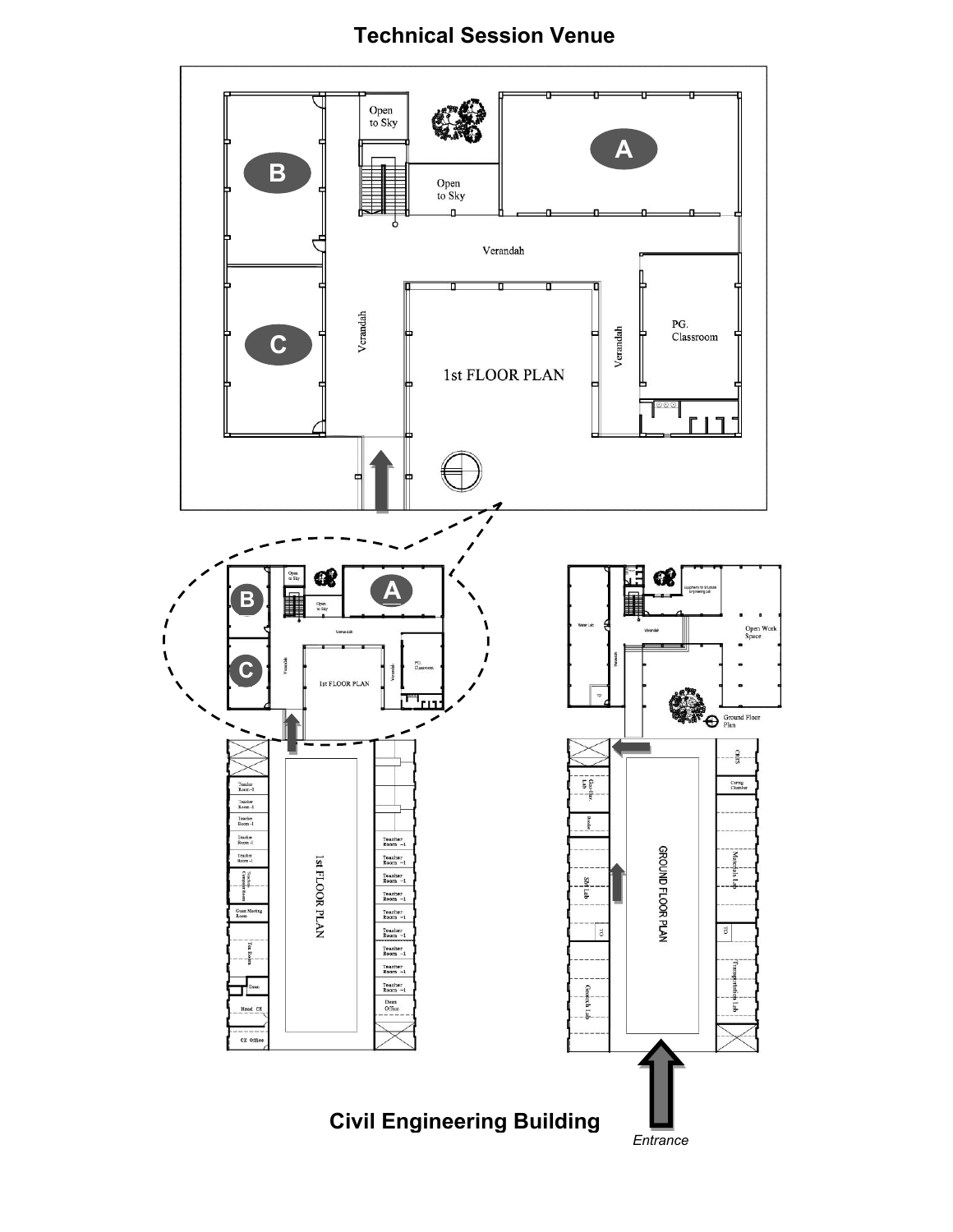# **CONFERENCE PROGRAM**

#### **DAY-1: February 09, 2018, Friday**

| 1 <sup>st</sup> Technical Session<br>Session Chair: Prof. Dr. Niamul Bari, RUET |          | <b>Environmental Engineering-I</b>                                                                                                                               |                     | Venue: Seminar Room A<br>Date: 09/02/2018 (Friday)                     |
|---------------------------------------------------------------------------------|----------|------------------------------------------------------------------------------------------------------------------------------------------------------------------|---------------------|------------------------------------------------------------------------|
| Time                                                                            | Paper ID | <b>Paper Title</b>                                                                                                                                               | Page No.            | <b>Authors Name</b>                                                    |
| $14:45 \sim 14:57$                                                              | 4128     | Development of copper oxide based solid state pH<br>sensor                                                                                                       | 75                  | Sanzida M. Toma, Joyanta Mistry, Mohammad A.<br>Yousuf and Mamun Jamal |
| $14:57 \sim 15:09$                                                              | 4188     | An assessment on water supply, sanitation and waste<br>management in slums of Dhaka city                                                                         | 79                  | Sk. Md. Imdadul Islam and Sanjoy Das                                   |
| 15:09~15:21                                                                     | 4203     | Environmental health impacts assessment due to brick<br>kilns: a case study on Badarganj upazila under Rangpur<br>district in Bangladesh                         | 81                  | Sahajahan Ali                                                          |
| $15:21 \sim 15:33$                                                              | 4344     | Banana rachis charcoal to remove chromium from<br>tannery wastewater                                                                                             | 99                  | Sofia Payel, Mrinmoyee Sarkar and Md. Abul Hashem                      |
| $15:33 \sim 15:45$                                                              | 4488     | Determination of noise level at Rajshahi medical college<br>hospital and nearby road                                                                             | 111                 | Md. Niamul Bari, Noosrat Rashid and Samia Sultana                      |
| $15:45 \sim 15:57$                                                              | 5202     | Application of multivariate<br>geostatistical<br>and<br>approaches in analysis and assessment of heavy metal<br>sources in soil of waste disposal site at Khulna | 155                 | Sanjida Khair and Islam M. Rafizul                                     |
| 15:57~16:30                                                                     |          |                                                                                                                                                                  | <b>Coffee Break</b> |                                                                        |

| 2 <sup>nd</sup><br><b>Technical Session</b> |                     | <b>Transportation Engineering-I</b><br>Session Chair: Prof. Dr. Hasib Mohammad Ahsan, BUET            |          | <b>Venue: Seminar Room B</b><br>Date: 09/02/2018 (Friday)              |  |
|---------------------------------------------|---------------------|-------------------------------------------------------------------------------------------------------|----------|------------------------------------------------------------------------|--|
| Time                                        | Paper ID            | <b>Paper Title</b>                                                                                    | Page No. | <b>Authors Name</b>                                                    |  |
| $14:45 \sim 14:57$                          | 4158                | Analysis of accidents trend due to driving problems in<br>Bangladesh                                  | 235      | Farzana Afsari and Faysal Ibna Rahman                                  |  |
| 14:57~15:09                                 | 4179                | Applicability of low density waste polythene (LDPE) with<br>bitumen in terms of road construction.    | 237      | Md. Mahadi Hashan Shakil                                               |  |
| $15:09 - 15:21$                             | 4317                | Empirical analysis to explore the deficiencies in public<br>transport system: a case study on Gazipur | 239      | Dilip Goswami, Rajib Banik and Shafiqul Islam                          |  |
| $15:21 - 15:33$                             | 4320                | Application of fuzzy inference system to explore the bus<br>level of service of Gazipur city          | 241      | Dilip Goswami, Md. Ashikuzzaman, Rajib Banik and<br>Prosanto Kumar Das |  |
| $15:33 - 15:45$                             | 4326                | Application of numerical rating approach for pedestrian<br>service quality prediction of Dhaka        | 243      | Dilip Goswami, Prosanto Kumar Das, Rajib Banik and<br>Md. Ashikuzzaman |  |
| $15:45 - 15:57$                             | 4383                | Effect of road infrastructures on casualty occurrence in<br>Bangladesh                                | 245      | Md. Asif Hasan Anik and Soumik Nafis Sadeek                            |  |
| 15:57~16:30                                 | <b>Coffee Break</b> |                                                                                                       |          |                                                                        |  |

| $3rd$ Technical Session<br>Session Chair: Dr. Md. Jahir Uddin, KUET |          | <b>Water Resources Engineering-I</b>                                                                                    |          | Venue: Seminar Room C<br>Date: 09/02/2018 (Friday) |
|---------------------------------------------------------------------|----------|-------------------------------------------------------------------------------------------------------------------------|----------|----------------------------------------------------|
| Time                                                                | Paper ID | <b>Paper Title</b>                                                                                                      | Page No. | <b>Authors Name</b>                                |
| $14:45 \sim 14:57$                                                  | 4212     | Impact assessment of Khan Jahan Ali bridge on Rupsha<br>river                                                           | 167      | Md. Mahfuzur Rahman and Kh. Md. Shafiul Islam      |
| $14:57 \sim 15:09$                                                  | 4239     | Spatial location of suitable places for water distribution<br>facilities in Khulna city, Bangladesh: application of GIS | 169      | Md. Nazmul Haque and Md. Mustafa Saroar            |
| 15:09~15:21                                                         | 4413     | Water pricing in four slums of Barisal city corporation: an<br>analysis                                                 | 171      | Muhammad M Rahaman and Md S Khan                   |
| $15:21 \sim 15:33$                                                  | 4416     | Is the propensity of increasing the rice production a<br>sustainable approach? An analysis                              | 173      | M K Shehab and Muhammad M Rahaman                  |
| $15:33 \sim 15:45$                                                  | 4770     | Application of DELFT3D mathematical model in the<br>Jamuna river for two-dimensional simulation                         | 187      | Orpita Urmi Laz and Umme Kulsum Navera             |
| $15:45 \sim 15:57$                                                  | 5097     | Hydrological characteristics of Pussur river and its<br>navigability                                                    | 197      | Md. Motiur Rahman and Md. Shahiahan Ali            |
| 15:57~16:30                                                         |          | <b>Coffee Break</b>                                                                                                     |          |                                                    |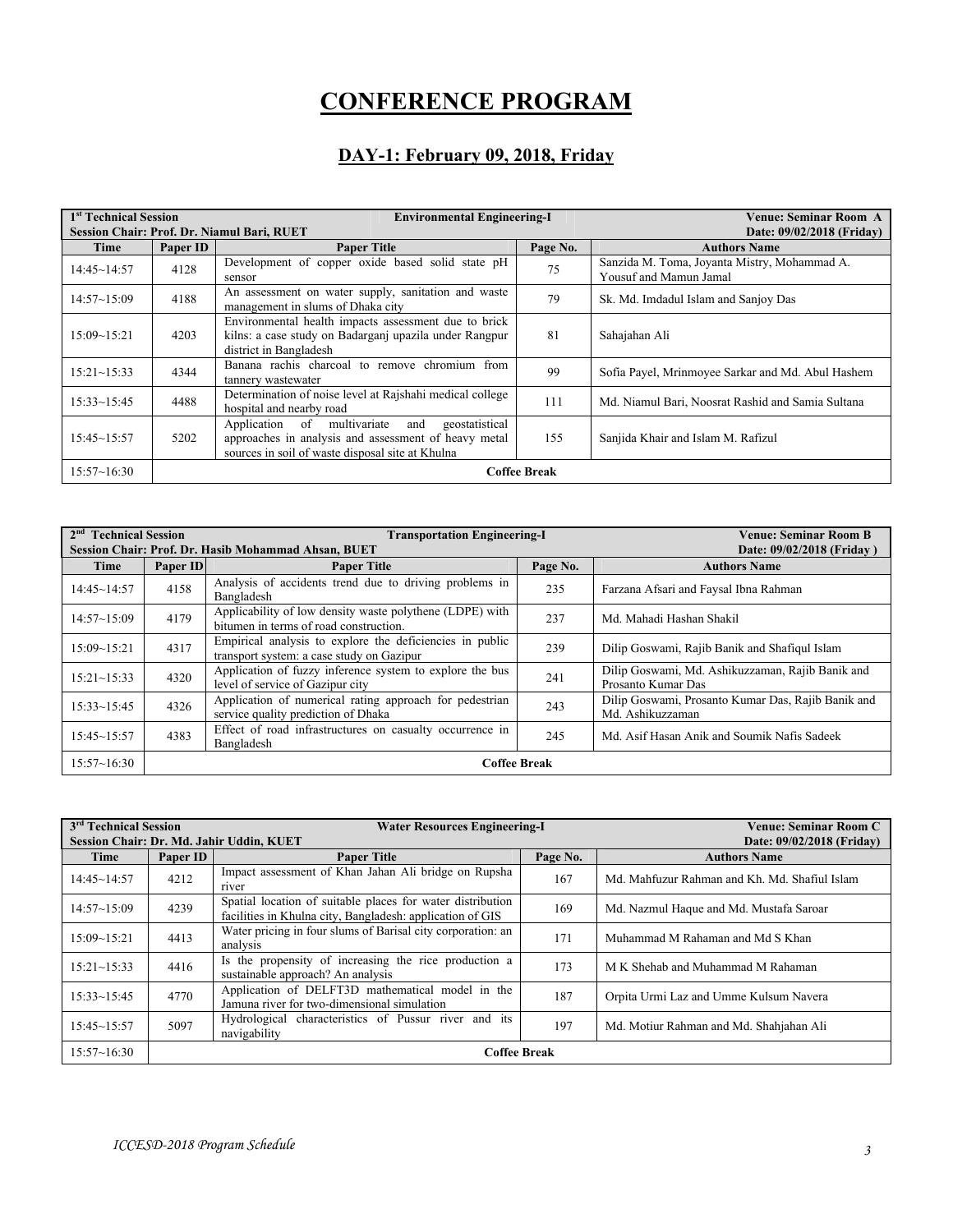| 4 <sup>th</sup> Technical Session<br><b>Session Chair: Dr. Tanvir Ahmed, BUET</b> |          | <b>Environmental Engineering-II</b>                                                                                                                                                  |          | Venue: Seminar Room A<br>Date: 09/02/2018 (Friday)                                           |  |
|-----------------------------------------------------------------------------------|----------|--------------------------------------------------------------------------------------------------------------------------------------------------------------------------------------|----------|----------------------------------------------------------------------------------------------|--|
| Time                                                                              | Paper ID | <b>Paper Title</b>                                                                                                                                                                   | Page No. | <b>Authors Name</b>                                                                          |  |
| 16:30~16:42                                                                       | 4341     | from tannery wastewater<br>Chromium removal<br>through<br>electrocoagulation                                                                                                         | 97       | Md. Navid Arman, Md. Anik Hasan, Md. Abul<br>Hashem and Md. Abdul Momen                      |  |
| 16:42~16:54                                                                       | 4347     | Chemical fertilizers effect on arsenic leaching from the<br>contaminated sediment under aerobic conditions                                                                           | 101      | Md. Abul Hashem, Md. Aminur Rahman, Mehedi<br>Hasan, Md. Abdul Momen and Quazi Farjana Lamia |  |
| $16:54 \sim 17:06$                                                                | 5187     | hydrodynamic<br>Compartment-wise<br>of<br>variation<br>characteristics of the modified anaerobic baffled reactor                                                                     | 147      | Mehedi Hasan, Md. Khalekuzzaman and<br>Muhammed Alamgir                                      |  |
| 17:06~17:18                                                                       | 5196     | Heavy metals phytoremediation potential of Napier grass<br>cultivated in tannery sludge                                                                                              | 151      | Md. Ariful Islam Juel, Thuhin Kumar Dey, Md.<br>Ibrahim Sardar Akash and Kushol Kumar Das    |  |
| $17:18 \sim 17:30$                                                                | 5205     | Evaluation and spatial distribution of human health risk<br>associated with heavy metals in surface and ground water<br>from waste disposal site at Khulna                           | 157      | Md. Mostafa Kamal, Islam M. Rafizul, Pangkaj<br>Kumar Mahanta and md Sumon Mondol            |  |
| 17:30~17:42                                                                       | 5208     | Assessment of contamination potential of groundwater<br>adjacent to the waste disposal site at Khulna: contamination<br>indices, multivariate statistics and geostatistical approach | 159      | Kazi Md. Mashrur Abid, Islam M. Rafizul,<br>Debatosh Banik Partha and Tanzim Jahin           |  |
| $17:42 \sim 17:54$                                                                | 5211     | Application of a low-cost ceramic filter to an algae based<br>waste stabilization pond system                                                                                        | 161      | Md. Mahmudul Hasan and Jun Nakajima                                                          |  |
| <b>End of Day-1</b>                                                               |          |                                                                                                                                                                                      |          |                                                                                              |  |

| 5 <sup>th</sup> Technical Session |                     | <b>Structural Engineering-I</b>                                                                                                    |          | Venue: Seminar Room B                                                          |  |  |
|-----------------------------------|---------------------|------------------------------------------------------------------------------------------------------------------------------------|----------|--------------------------------------------------------------------------------|--|--|
|                                   |                     | Session Chair: Prof. Dr. Md. Monjur Hossain, KUET (Retd.)                                                                          |          | Date: 09/02/2018 (Friday)                                                      |  |  |
| Time                              | Paper ID            | <b>Paper Title</b>                                                                                                                 | Page No. | <b>Authors Name</b>                                                            |  |  |
| 16:30~16:42                       | 4185                | Building response and fragility curves for a high-rise<br>building with and without soft storey with soil-structure<br>interaction | 25       | Avik Samanta and Ravi Kanth Sriwastav                                          |  |  |
| 16:42~16:54                       | 4257                | Fabricated steel box composite column and its advantages<br>- Bangladesh perspective                                               | 27       | A.K.M. Ruhul Amin, Md. Khasro Miah and Md.<br>Nazrul Islam                     |  |  |
| 16:54~17:06                       | 4266                | Behaviour of RC beams strengthened with woven jute<br>fibers                                                                       | 29       | Tanvir Ahmed Khan and Md. Mahfuzur Rahman                                      |  |  |
| $17:06 \sim 17:18$                | 4356                | Use of supplementary cementitious materials in recycled<br>brick aggregate concrete                                                | 31       | Md. Omar Ali Mondal, Md. All Mokadim and Abu<br>Zakir Morshed                  |  |  |
| $17:18 \sim 17:30$                | 4392                | Investigation of screw fastened profile steel<br>sheet<br>subjected to simulated uplift load                                       | 33       | S. M. Zahurul Islam, Habibur Rahman and Mohd.<br>Waliul Alam                   |  |  |
| 17:30~17:42                       | 4404                | Effectiveness of rice husk ash (RHA) as a partial<br>replacement of cement in concrete                                             | 35       | D Barua, M M Rahman, M W R Chowdhury, M M<br>Arif and M A Hasan                |  |  |
| $17:42 \sim 17:54$                | 4437                | Comparison of wind load among BNBC - 1993 and<br>proposed BNBC - 2015                                                              | 37       | Md. Mehedi Hassan Masum, Anika Akter, Suraiya<br>Akter and Md. Jobayath Hossen |  |  |
| $17:54 \sim 18:06$                | 4515                | Effects of continuous mixing on mechanical properties of<br>concrete                                                               | 39       | Maruf Hossain, Muhammad Harunur Rashid and Firoz<br>Mahmud                     |  |  |
|                                   | <b>End of Dav-1</b> |                                                                                                                                    |          |                                                                                |  |  |

| 6 <sup>th</sup> Technical Session<br>Session Chair: Prof. Dr. Md. Abul Bashar, AUST |          | <b>Geotechnical Engineering-I</b>                                                                       |          | Venue: Seminar Room C<br>Date: 09/02/2018 (Friday)                                              |
|-------------------------------------------------------------------------------------|----------|---------------------------------------------------------------------------------------------------------|----------|-------------------------------------------------------------------------------------------------|
| Time                                                                                | Paper ID | <b>Paper Title</b>                                                                                      | Page No. | <b>Authors Name</b>                                                                             |
| 16:30~16:42                                                                         | 4125     | Numerical analysis of response of plate anchor under<br>combined loading                                | 207      | Md. Al-Amin, Md. Shafiqul Islam, Mst.<br>Rahanuma Tajnin, Grytan Sarkar and Md.<br>Rokonuzzaman |
| 16:42~16:54                                                                         | 4131     | Effect of interparticle friction on the small strain stiffness of<br>granular materials by dem          | 209      | Md. M Sazzad and Md. S Islam                                                                    |
| $16:54 \sim 17:06$                                                                  | 4170     | Negative skin friction induced on single pile in collapsible<br>soils due to top inundation             | 211      | Roy, C., Noor, S.T., Niloy, T.M., Trisha, A.H.,<br>Rana, M. and Aziz, T.                        |
| 17:06~17:18                                                                         | 4182     | Investigation of geotechnical properties of coal mine waste: a<br>case study for Barapukuria coal mine. | 213      | Md. Belal Hossain, Md. Kumruzzaman and Md.<br>Roknuzzaman                                       |
| $17:18 \sim 17:30$                                                                  | 4284     | Artificial neural network based pullout capacity prediction<br>formula for plate anchors in sand        | 217      | Bayshakhi Deb Nath and Md. Rokonuzzaman                                                         |
| $17:30 - 17:42$                                                                     | 4503     | Bearing capacity of smooth and rough square and rectangular<br>footings on clay                         | 219      | Jubayer, Shafiqul Islam and Rokonuzzaman                                                        |
| $17:42 \sim 17:54$                                                                  | 5088     | Numerical modeling of anchor foundation in dense sand                                                   | 233      | A.S.M. Rivad and Md. Rokonuzzaman                                                               |
|                                                                                     |          | <b>End of Day-1</b>                                                                                     |          |                                                                                                 |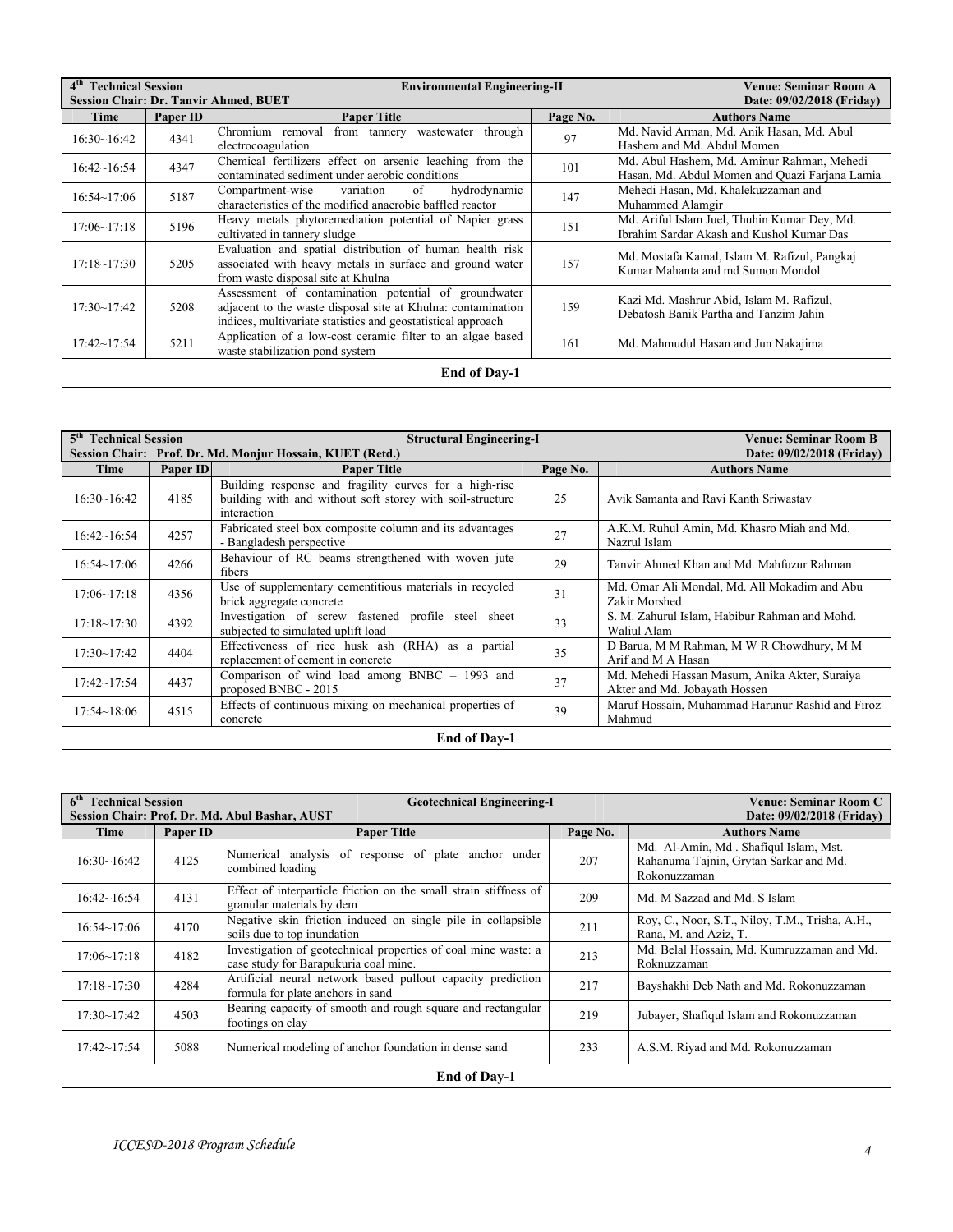| 7 <sup>th</sup> Technical Session<br>Session Chair: Prof. Dr. Md. Saiful Islam, KUET |          | <b>Environmental Engineering-III</b>                                                                                                        |          | <b>Venue: Seminar Room A</b><br>Date: 10/02/2018 (Saturday)                  |
|--------------------------------------------------------------------------------------|----------|---------------------------------------------------------------------------------------------------------------------------------------------|----------|------------------------------------------------------------------------------|
| Time                                                                                 | Paper ID | <b>Paper Title</b>                                                                                                                          | Page No. | <b>Authors Name</b>                                                          |
| $09:00-9:12$                                                                         | 4269     | An improved method of solar desalination: tube in tube<br>technique                                                                         | 91       | Q.H.Bari, A. Navid, A. Istiaque, Kamrunnahar                                 |
| $09:12-9:24$                                                                         | 4377     | The amount of waste generated from road side shop with it<br>consequences: case study on KUET pocket gate Fulbarigate<br>Khulna, Bangladesh | 103      | Md. Raisul Islam, Mahinur Rahman and Md.<br>Nazmul Haque                     |
| $09:24 - 9:36$                                                                       | 4380     | Design and construction of an appropriate system for the<br>treatment and reuse of grey water                                               | 105      | Syeda Afsana Azad and Muhammed Alamgir                                       |
| $09:36 - 9:48$                                                                       | 4386     | Performance evaluation of UASB followed by DHS reactor<br>treatment process and its cost in treating textile wastewater                     | 107      | Samiha Binte Shahid, Ishrat Rashid and Rowshan<br>Mamtaz                     |
| $09:48 \sim 10:00$                                                                   | 4401     | Air quality assessment during the operation phase of Padma<br>bridge                                                                        | 109      | Hafsa Binte Zakir and Kazi ABM Mohiudddin                                    |
| 10:00~10:12                                                                          | 4500     | Scenario of Bangshi river water of Savar pourashava<br>and planning for a sustainable management                                            | 113      | Sabbir Ahmmed Siddique and Khondoker Mahbub<br>Hassan                        |
| 10:12~10:24                                                                          | 4557     | A case study on the assessment of supplied water quality of<br>Rajshahi WASA (RWASA) in Bangladesh                                          | 115      | K Roy, S Akter and M Islam                                                   |
| $10:24 \sim 10:36$                                                                   | 4248     | Bench scale study on co-composting for organic solid<br>wastes and faecal sludge                                                            | 87       | Tarikul Islam, Quazi Hamidul Bari, S M Sazzad<br>Ahmed Shovon, Rifat Al Saif |

## **DAY-2: February 10, 2018, Saturday**

10:36~11:15 **Coffee Break**

| 8 <sup>th</sup><br><b>Technical Session</b><br><b>Structural Engineering-II</b><br><b>Session Chair: Prof. Dr. Raquib Ahsan, BUET</b> |          |                                                                                                                   | <b>Venue: Seminar Room B</b><br>Date: 10/02/2018 (Saturday) |                                                                                     |
|---------------------------------------------------------------------------------------------------------------------------------------|----------|-------------------------------------------------------------------------------------------------------------------|-------------------------------------------------------------|-------------------------------------------------------------------------------------|
| Time                                                                                                                                  | Paper ID | <b>Paper Title</b>                                                                                                | Page No.                                                    | <b>Authors Name</b>                                                                 |
| $09:00-9:12$                                                                                                                          | 4323     | Thermal characterization of polymer<br>concrete from<br>unsaturated<br>polyester resin reinforced with white sand | 67                                                          | Muhtasim Kader Mukit, Md. Abdul Gafur,<br>Dos Mohammad and Md. Arif Mokammel        |
| $09:12-9:24$                                                                                                                          | 4563     | Flexural response and corrosion performance of ferrocement panel                                                  | 41                                                          | Maria Shirin Anita and Md. Harunur Rashid                                           |
| $09:24 - 9:36$                                                                                                                        | 4881     | Re-strengthening of reinforced concrete (RC) beam using near surface<br>mounted (NSM) steel re-bars               | 45                                                          | Mohammad Nurul Mobin and Md. Foisal<br>Haque                                        |
| $09:36-9:48$                                                                                                                          | 4887     | Numerical investigation on the behavior of SHS columns retrofitted with<br>CFRP wrappings                         | 47                                                          | U. Devi, M. M. Rahman, M. F. Rabby and<br>M. H. Talukdar                            |
| $09:48 \sim 10:00$                                                                                                                    | 4902     | Bonding strength behavior of concrete using granular waste plastic as a<br>partial replacement of sand            | 49                                                          | Md. Yeasin Arafat and Mohammad Tarequl<br>Alam                                      |
| 10:00~10:12                                                                                                                           | 4905     | Effect of different bracing systems on the structural performance of steel<br>building                            | 51                                                          | Md. Ahasan - Ul - Haque, Md. Atik<br>Masum, Md. Muhtadi Ratul and Zasiah<br>Tafheem |
| 10:12~10:24                                                                                                                           | 4146     | simulation for seven climatic regions of<br>Office building energy<br>Bangladesh using BIM                        | 63                                                          | Mizanoor Rahman and Habibur Rahman<br>Sobuz                                         |
| $10:24 \sim 10:36$                                                                                                                    | 4599     | Accidents on construction sites in Bangladesh: a review                                                           | 71                                                          | Shakil Ahmed, Md. Habibur Rahman Sobuz<br>and Md. Ikramul Haque                     |
| 10:36~11:15                                                                                                                           |          | <b>Coffee Break</b>                                                                                               |                                                             |                                                                                     |

| 9 <sup>th</sup><br><b>Technical Session</b> |          | <b>Water Resources Engineering-II</b>                                                                                              | <b>Venue: Seminar Room C</b> |                                                                                             |
|---------------------------------------------|----------|------------------------------------------------------------------------------------------------------------------------------------|------------------------------|---------------------------------------------------------------------------------------------|
|                                             |          | Session Chair: Prof. Dr. Md. Shahjahan Ali, KUET                                                                                   |                              | Date: 10/02/2018 (Saturday)                                                                 |
| Time                                        | Paper ID | <b>Paper Title</b>                                                                                                                 | Page No.                     | <b>Authors Name</b>                                                                         |
| $09:00-9:12$                                | 4206     | of<br>of<br>morphodynamic<br>characteristics<br>Assessment<br>Dudhkumar river using multi-temporal satellite images                | 163                          | Probir Kumar Pal, Afeefa Rahman and Dr. Anika Yunus                                         |
| $09:12-9:24$                                | 4527     | Effect of land use on water quality of the Turag river                                                                             | 175                          | Md. Rafiu Zaman, Md. Mahmud Hossain, Abu Saeed<br>Md. Noman and Mohammad Shahedur Rahman    |
| $09:24 - 9:36$                              | 4530     | Risk assessment for urban water supply in a developing<br>country: a case study of Dhaka city                                      | 177                          | S.M. Anik Rahman, Md. Mahmud Hossain, Md. Rabiul<br>Hasan, Shakil Ahmed and Md. Rafiu Zaman |
| $09:36-9:48$                                | 4536     | Morphological responses of a tidal river due to climate<br>change: a case study for Karnafuli river, Bangladesh                    | 179                          | Sajal Kumar Roy and Umme Kulsum Navera                                                      |
| $09:48 \sim 10:00$                          | 4542     | Application of LANDSAT imagery and vegetation index<br>property to assess the shoreline changes along Cox's Bazar-<br>Teknaf coast | 181                          | Umme Kulsum Navera and Md. Safin Ahmed                                                      |
| 10:00~10:12                                 | 4584     | Verification of aphrodite precipitation<br>data<br>sets over<br>Bangladesh                                                         | 183                          | Md. Atiqul Islam, Asif Ahmed, Md. Munirujjaman<br>Munir and Zarif Zaman Khandakar           |
| 10:12~10:24                                 | 4698     | Determination of ground water level in Chittagong city                                                                             | 185                          | Sayma Akter and M.N. Anwar                                                                  |
| $10:24 \sim 10:36$                          | 4917     | Changing pattern of the shoreline geometry as observed in<br>Chittagong district                                                   | 189                          | Reaz A Mullick and Ashraful Islam                                                           |
| 10:36~11:15                                 |          | <b>Coffee Break</b>                                                                                                                |                              |                                                                                             |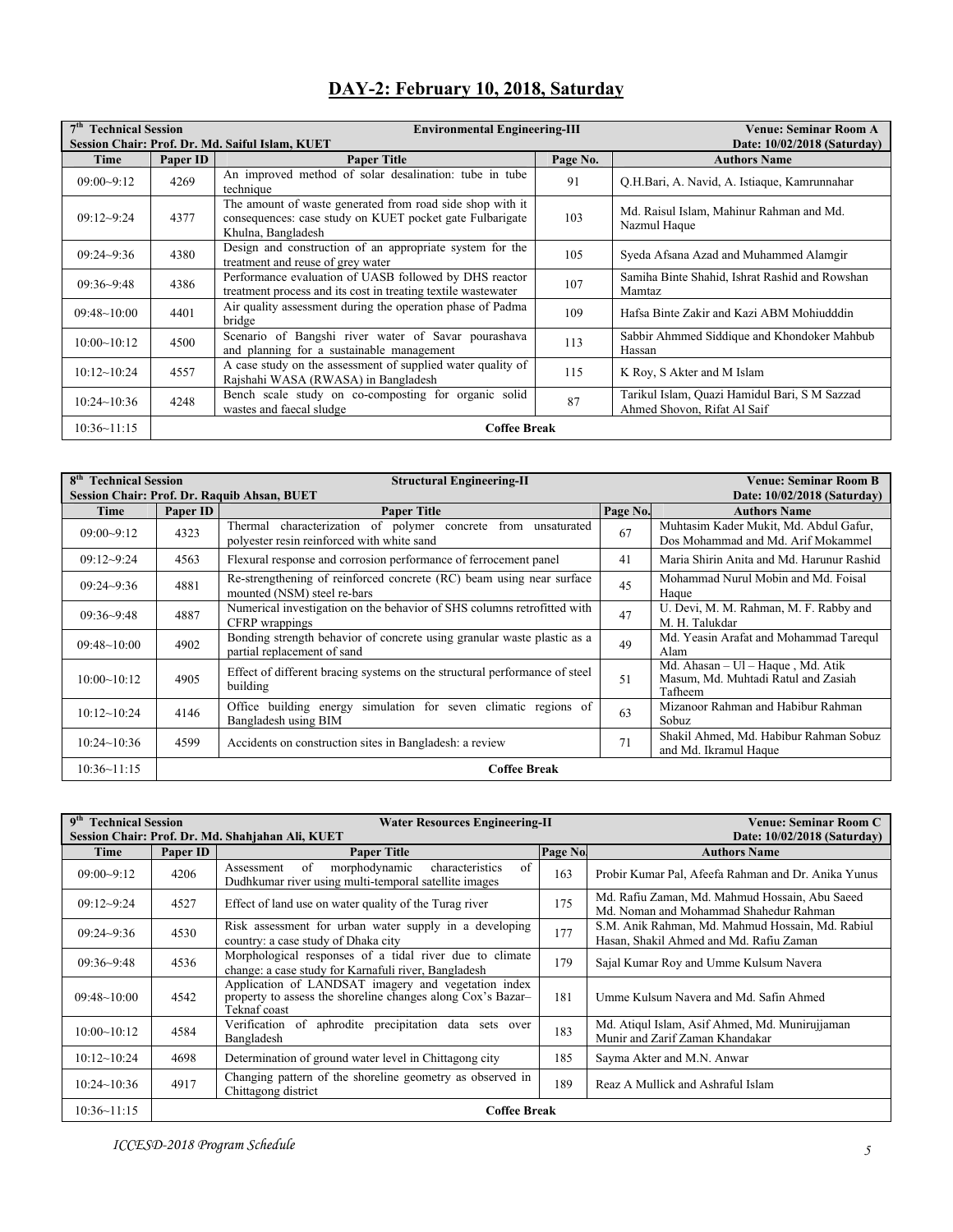| 10 <sup>th</sup> Technical Session |                    | <b>Environmental Engineering-IV</b>                                                                                        | <b>Venue: Seminar Room A</b> |                                                                                            |  |
|------------------------------------|--------------------|----------------------------------------------------------------------------------------------------------------------------|------------------------------|--------------------------------------------------------------------------------------------|--|
|                                    |                    | Session Chair: Prof. Dr. Niamul Bari, RUET                                                                                 |                              | Date: 10/02/2018 (Saturday)                                                                |  |
| Time                               | Paper ID           | <b>Paper Title</b>                                                                                                         | Page No.                     | <b>Authors Name</b>                                                                        |  |
| 11:15~11:27                        | 4572               | Evaluation of landslide susceptibility of the Chittagong city<br>using the method of multi criteria analysis (MCA)         | 117                          | Ummul Khaira, Shah Afzal Saki, Faisal Mohammad<br>Alvee and Md. Raiful Islam               |  |
| 11:27~11:39                        | 4602               | Mapping and valuation of blue ecosystem service in an<br>urban area: a case study on ward 30 in Khulna city,<br>Bangladesh | 119                          | Md. Nazmul Haque, Md. Al Mamun and Md.<br>Mustafa Saroar                                   |  |
| 11:39~11:51                        | 4734               | Present scenario of municipal solid waste management in<br>Satkhira municipality                                           | 121                          | Md. Mostafizur Rahman, Md. Saiful Islam, Debo<br>Brata Paul Argha and Md. Mohaimenul Haque |  |
| $11:51~-12:03$                     | 4803               | Management of faecal sludge by Rajshahi city corporation                                                                   | 123                          | Md. Niamul Bari, Anika Bushra and Jesika Zaman                                             |  |
| $12:03 \sim 12:15$                 | 4842               | Treatment of municipal wastewater by using<br>locally<br>available materials as coagulants                                 | 125                          | Md. Niamul Bari, Anika Bushra and Md Mahmudul<br>Hasan                                     |  |
| 12:15~12:27                        | 4899               | Spatio-temporal assessment of the impact of land cover<br>change in the north-west region of Bangladesh                    | 127                          | Eshrat Jahan Esha and Afzal Ahmed                                                          |  |
| $12:27 - 12:39$                    | 4908               | Assessment of air pollutants emission from mosquito coil                                                                   | 129                          | Ayesha Akter and Dr. Kazi ABM Mohiuddin                                                    |  |
| 12:39~12:51                        | 4935               | Assessing the existing containment management practices of<br>faecal sludge in a ward of Khulna city                       | 131                          | Sabok Mondal, S. M. Moniruzzaman and Md.<br>Shofiqul Islam                                 |  |
| $12:51 \sim 14:30$                 | <b>Lunch Break</b> |                                                                                                                            |                              |                                                                                            |  |

| 11 <sup>th</sup> Technical Session                                                 |          | <b>Transportation Engineering-II</b>                                                                                                                            | <b>Venue: Seminar Room B</b> |                                                                                                                                          |  |
|------------------------------------------------------------------------------------|----------|-----------------------------------------------------------------------------------------------------------------------------------------------------------------|------------------------------|------------------------------------------------------------------------------------------------------------------------------------------|--|
| Session Chair: Prof. Dr. Hasib Mohammad Ahsan, BUET<br>Date: 10/02/2018 (Saturday) |          |                                                                                                                                                                 |                              |                                                                                                                                          |  |
| Time                                                                               | Paper ID | <b>Paper Title</b>                                                                                                                                              | Page No.                     | <b>Authors Name</b>                                                                                                                      |  |
| 11:15~11:27                                                                        | 4389     | traffic<br>condition<br>Simulating<br>hazardous<br>urban<br>for<br>expressways - a micro-simulation approach                                                    | 247                          | Md. Nafis Imtiyaz, Md. Golam Sobhani and<br>Moinul Hossain                                                                               |  |
| 11:27~11:39                                                                        | 4461     | Impact of physical feature on traffic congestion: a case study<br>of Khulna Jessore high way, Khulna                                                            | 249                          | Sajnin Tasnim and Md. Mehedi Hasan Khan                                                                                                  |  |
| 11:39~11:51                                                                        | 4509     | Analysis of school traffic in Dhanmondi residential area                                                                                                        | 251                          | Prokriti Monolina and Khondaker Md.<br>Mohiuddin Ekram                                                                                   |  |
| 11:51~12:03                                                                        | 4524     | Evaluating operational characteristics of public transport<br>system of Khulna- Jessore highway, Bangladesh: a case<br>study on Phultala to Afil gate mid-block | 253                          | Md. Nazmul haque, Hussain Muhammad Farhan,<br>Farhana sultana, Anas hussain, Jenat Jahan, Md.<br>Mokhlesur Rahman and Palash Chandra Das |  |
| $12:03 \sim 12:15$                                                                 | 4533     | Relationship between dwell time and number of passenger<br>boarding: a reflection of battery bike in Khulna city,<br>Bangladesh                                 | 255                          | Sumya Sydunnaher                                                                                                                         |  |
| $12:15 - 12:27$                                                                    | 4545     | Road accidents and safety study of Rajshahi city in<br>Bangladesh                                                                                               | 257                          | Nur-E Ferdus Monika Matin and Md. Masud<br>Rana                                                                                          |  |
| $12:27 - 12:39$                                                                    | 4614     | Assessing social and environmental<br>sustainability of<br>Sonadanga bus terminal, Khulna                                                                       | 259                          | Mohammad Faysal, Neeti Zaman Bintee, Nilima<br>Islam Luba, Palash Chandra Das and Md.<br>Mokhlesur Rahman                                |  |
| $12:39 - 12:51$                                                                    | 5193     | An artificial neural network model for road accident<br>prediction: a case study of Khulna metropolitan city                                                    | 289                          | Ebrahim. S and Hossain, O. S.                                                                                                            |  |
| $12:51~-14:30$                                                                     |          | <b>Lunch Break</b>                                                                                                                                              |                              |                                                                                                                                          |  |

| 12 <sup>th</sup> Technical Session |                    | <b>Water Resources Engineering-III</b>                                                                                                  | <b>Venue: Seminar Room C</b> |                                                                        |  |  |
|------------------------------------|--------------------|-----------------------------------------------------------------------------------------------------------------------------------------|------------------------------|------------------------------------------------------------------------|--|--|
|                                    |                    | Session Chair: Dr. Sajal Kumar Adhikary, KUET                                                                                           | Date: 10/02/2018 (Saturday)  |                                                                        |  |  |
| Time                               | Paper ID           | <b>Paper Title</b>                                                                                                                      | Page No.                     | <b>Authors Name</b>                                                    |  |  |
| 11:15~11:27                        | 4209               | Simulation of flow and salinity in Rupsha-Passur river<br>system                                                                        | 165                          | Shihab Hossain Saran, Afeefa Rahman and Dr.<br>Anika Yunus             |  |  |
| 11:27~11:39                        | 5022               | Fluvial stage and sediment discharge rating with possible<br>maximum scour depth prediction of a selected reach of the<br>Jamuna river  | 191                          | Makduma Zahan Badhan and Md. Abdul Matin                               |  |  |
| 11:39~11:51                        | 5028               | Assessment of drainage capacity of Chaktai and Rajakhali<br>khal in Chittagong city and inundation adjacent of urban<br>areas           | 193                          | Faisal Mahmood and Md. Abdul Matin                                     |  |  |
| 11:51~12:03                        | 5076               | Identifying the impacts on rural livelihood due to seasonal<br>variation of Dahuk river discharge in Bangladesh                         | 195                          | Muhammad M Rahaman, Shah A Moyeen and M K<br>Shehab                    |  |  |
| $12:03 \sim 12:15$                 | 5100               | Potential causes of navigation problem in Pussur river and<br>interventions for navigation enhancement                                  | 199                          | Md. Motiur Rahman and Md. Shahjahan Ali                                |  |  |
| 12:15~12:27                        | 5178               | Study of land surface temperature changes in selected<br>drainage basin of Atai-Bhairab-Rupsha river based on NDVI<br>and NDWI analysis | 201                          | Chandan Mondal and Md. Jahir Uddin                                     |  |  |
| $12:27~-12:39$                     | 5181               | Interpolation methods for groundwater lowering prediction                                                                               | 203                          | Linkon Bhattacharjee, Aysha Akter and Md. Misbah<br><b>Uddin Mahin</b> |  |  |
| $12:39 - 12:51$                    | 5220               | Hydro-morphological assessment of the river Jamuna and<br>old Dhaleshwari offtake                                                       | 205                          | Tasmiah Ahsan and M. A. Matin                                          |  |  |
| $12:51 \sim 14:30$                 | <b>Lunch Break</b> |                                                                                                                                         |                              |                                                                        |  |  |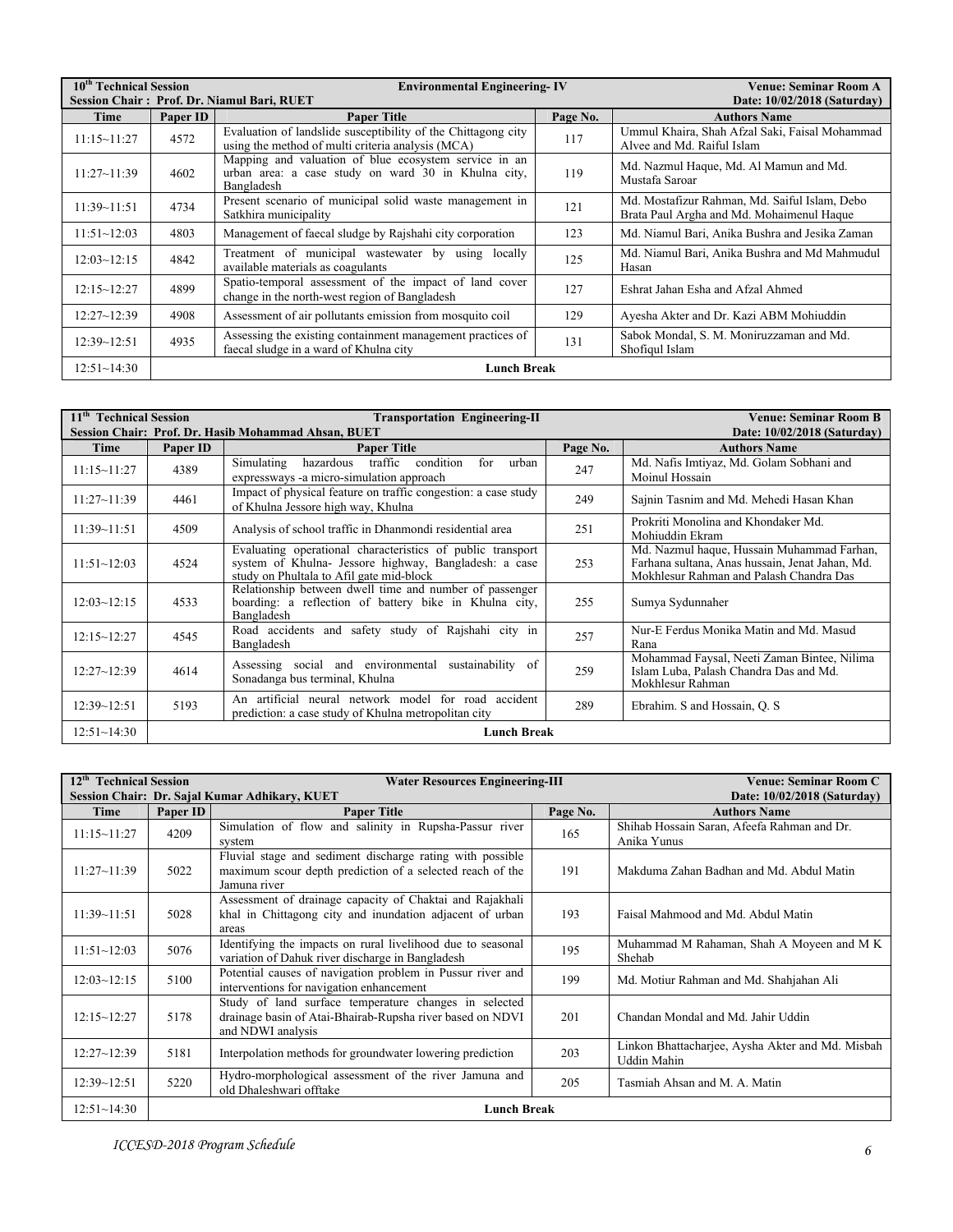| 13 <sup>th</sup> Technical Session |                     | <b>Environmental Engineering-V</b>                                                                               |          | Venue: Seminar Room A                                      |  |  |
|------------------------------------|---------------------|------------------------------------------------------------------------------------------------------------------|----------|------------------------------------------------------------|--|--|
|                                    |                     | Session Chair: Prof. Dr. Quazi Hamidul Bari, KUET                                                                |          | Date: 10/02/2018 (Saturday)                                |  |  |
| Time                               | Paper ID            | <b>Paper Title</b>                                                                                               | Page No. | <b>Authors Name</b>                                        |  |  |
| 14:30~14:42                        | 4251                | Extent of efflorescence in a brick masonry partition wall of a<br>garage                                         | 89       | Debo Brata Paul Argha, Q. Hamidul Bari                     |  |  |
| $14:42 \sim 14:54$                 | 4938                | Temporal dynamics and relationship of land use land cover<br>and land surface temperature in Dhaka, Bangladesh   | 133      | Jannatul Ferdous and M Tauhid Ur Rahman                    |  |  |
| $14:54 \sim 15:06$                 | 4959                | Solid waste management through 13rs in Sylhet city                                                               | 135      | Sabrin Ara, Rabea Khatun and M. A. I. Chowdhury            |  |  |
| 15:06~15:18                        | 4977                | Investigation on quantity of municipal solid<br>waste<br>transportation of Khulna city corporation in Bangladesh | 137      | Md. Shofiqul Islam, S. M. Moniruzzaman and<br>Sabok Mondal |  |  |
| $15:18 \sim 15:30$                 | 4983                | Investigation of optimum initial moisture content of co-<br>composting process in Khulna city of Bangladesh      | 139      | Md. Alamin and Quazi Hamidul Bari                          |  |  |
| 15:30~15:42                        | 5046                | Present scenario of indoor air pollution in rural areas of<br>Jessore district                                   | 141      | Sagar Kumar Dey and Kazi ABM Mohiuddin                     |  |  |
| $15:42 \sim 15:54$                 | 5091                | Reusing and recycling practice of e-waste in some major<br>cities of Bangladesh                                  | 143      | Syed Aaqib Javed and Sudipta Chakraborty                   |  |  |
| 15:54~16:06                        | 5094                | A study on paper reusing in Dhaka city                                                                           | 145      | Sudipta Chakraborty and Syed Aaqib Javed                   |  |  |
| 16:06~16:30                        | <b>Coffee Break</b> |                                                                                                                  |          |                                                            |  |  |

| 14 <sup>th</sup> Technical Session |                     | <b>Structural Engineering-III</b><br>Session Chair: Prof. Dr. M Harunur Rashid, KUET                             | <b>Venue: Seminar Room B</b><br>Date: 10/02/2018 (Saturday) |                                                                       |  |
|------------------------------------|---------------------|------------------------------------------------------------------------------------------------------------------|-------------------------------------------------------------|-----------------------------------------------------------------------|--|
| Time                               | Paper ID            | <b>Paper Title</b>                                                                                               | Page No.                                                    | <b>Authors Name</b>                                                   |  |
| 14:30~14:42                        | 4845                | Applicability of unsteady RANS for predicting flow fields<br>around cylinders                                    | 43                                                          | Md. N Haque                                                           |  |
| $14:42 \sim 14:54$                 | 4980                | Vulnerability assessment of an existing building by damage<br>probability matrix based on pushover analysis      | 53                                                          | Mitu Das, Md. Jahir Bin Alam and Mohammad<br>Rafigul Islam            |  |
| $14:54 \sim 15:06$                 | 4986                | Sulfate and chloride resistance properties of Portland cement<br>blends                                          | 55                                                          | Abu Zakir Morshed, Suraiya Hashi, Nitai<br>Biswas and Miftaul Sadik   |  |
| 15:06~15:18                        | 5001                | Displacement analysis of sac frames under different bracing<br>systems & isolators                               | 57                                                          | Tanjim Hossain, Shovona Khusru, Md.<br>Abdullah-Al-Kafi, Nayeem Ahmed |  |
| 15:18~15:30                        | 5124                | Structural response evaluation of multi-storied frame using<br>optimal control scheme                            | 59                                                          | Mohammad S. Miah                                                      |  |
| 15:30~15:42                        | 5217                | Modeling of cover concrete cracking due to uniform corrosion<br>of reinforcement                                 | 61                                                          | Sheikh Shakib and Abu Zakir Morshed                                   |  |
| $15:42 \sim 15:54$                 | 4149                | Comparative study of IPS & PPVC precast system- a case<br>study of public housing buildings project in Singapore | 65                                                          | Mizanoor Rahman and Habibur Rahman Sobuz                              |  |
| 15:54~16:06                        | 4332                | Project planning using scheduling techniques: time $\&$ cost<br>aspects                                          | 69                                                          | Jhumana Akter, Akramul Hoq Hriday and Tareq<br>Rahman                 |  |
| 16:06~16:30                        | <b>Coffee Break</b> |                                                                                                                  |                                                             |                                                                       |  |

| $15^{\text{th}}$<br><b>Technical Session</b> |          | <b>Transportation Engineering-III</b>                                                                                                                                     | <b>Venue: Seminar Room C</b> |                                                                                                                                                       |
|----------------------------------------------|----------|---------------------------------------------------------------------------------------------------------------------------------------------------------------------------|------------------------------|-------------------------------------------------------------------------------------------------------------------------------------------------------|
| Time                                         | Paper ID | Session Chair: Prof. Dr. Md. Mazharul Haque, UITS<br><b>Paper Title</b>                                                                                                   | Page No.                     | Date: 10/02/2018 (Saturday)<br><b>Authors Name</b>                                                                                                    |
| 14:30~14:42                                  | 4650     | Evaluating the socio-economic and environmental impact of<br>battery operated auto rickshaw in Khulna city                                                                | 263                          | Mahinur Rahman and Md. Raisul Islam                                                                                                                   |
| $14:42 \sim 14:54$                           | 4671     | Effect of cement mortar used as void filler on uniform<br>graded binder course                                                                                            | 265                          | Nafisa Malyat, Mahmood Omar Imam                                                                                                                      |
| $14:54 \sim 15:06$                           | 4710     | Evaluating the user's perception regarding the role and<br>performance of public transport in Khulna-Jessore highway:<br>a case study on Afilgate to Fulbarigate midblock | 267                          | Sharfuddin Ahmed, Kamrun Nahar Polin, Raihan-<br>Ul-Alam, Md. Mokhlesur Rahman and Palash<br>Chandra Das.                                             |
| $15:06 \sim 15:18$                           | 4725     | An assessment on volume study of public transportation<br>system of Khulna city road, Bangladesh: a case study of<br>Boyra to Shibbari mor midblock                       | 269                          | Zahrun Zannat Surovi, Mohammad Sohanur<br>Rahman, Faria Amin, Kazi Redwan Shabab, Md.<br>Shamim Islam, Md. Mokhlesur Rahman and Palash<br>Chandra Das |
| $15:18 \sim 15:30$                           | 4788     | Use of crumb rubber in flexible pavements                                                                                                                                 | 271                          | Azam Khan, Mahmood Omar Imam and Anupom<br>Deb Rov                                                                                                    |
| $15:30 \sim 15:42$                           | 4794     | Exploring the significant impacts on walking behavior of<br>the urban population                                                                                          | 273                          | Dilip Goswami, Shuvra Deb Chakrabarti and Rajib<br>Banik                                                                                              |
| $15:42 \sim 15:54$                           | 4800     | Safe system countermeasures for vulnerable road users in<br>Dhaka city                                                                                                    | 275                          | Md. Rakibul Alam and Md. Mazharul Hoque                                                                                                               |
| 15:54~16:06                                  | 4809     | A study on pedestrian flow characteristics for selected<br>walkways in Khulna metropolitan area, Bangladesh                                                               | 277                          | Sayed Shams - E - Rabbi and Quazi Sazzad Hossain                                                                                                      |
| 16:06~16:30                                  |          | <b>Coffee Break</b>                                                                                                                                                       |                              |                                                                                                                                                       |